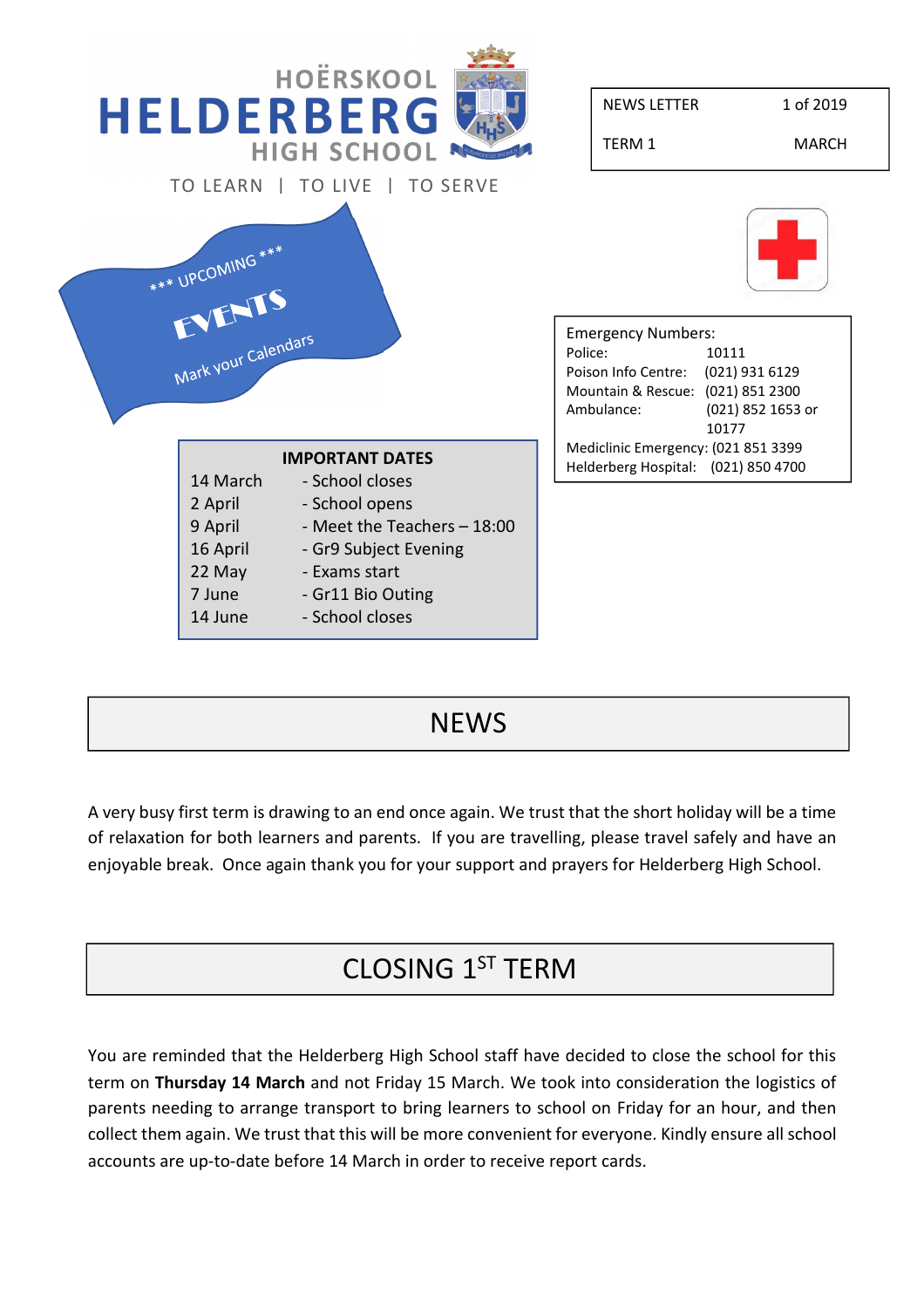# 2<sup>nd</sup> TERM

School starts for the  $2^{nd}$  term on Tuesday 2 April at 07:30. Please be reminded that a Late Arrival



fee of R250 will be charged for learners not arriving back at school on 2 April. Please ensure provision is made for boys' hair to be in line with school policy on that day. We will announce the date for the changeover to winter uniform in due course.

## SWIMMATHON

At our recent Swimathon, our Grade 8 learners swam the most laps, and they collected the most donations per capita. They have been given Thursday 14 March off for all their hard work and effort.

Those of you who missed this event must be sure to attend next year. Congratulations to all the Grade 8's! This year the Swimathon raised R6 596.00 We are very proud of each learner who participated in the swimming; of special note are the following who swam 100 laps and more: Jennifer Kitney, Enrico van der Merwe, Malcolm Niemand, Julian Watson, Michael Janse van Rensburg, Connor Hartnick and Myles Sharp. Thank you, parents, for supporting our fundraisers.



## PHOTOGRAPHY TOUR



Mr von Hörsten and Mr Basson will be accompanying the learners on the annual photography tour early next term. We wish them travelling mercies and a wonderful experience together. If you've missed this one, book early for next year. This is a must!